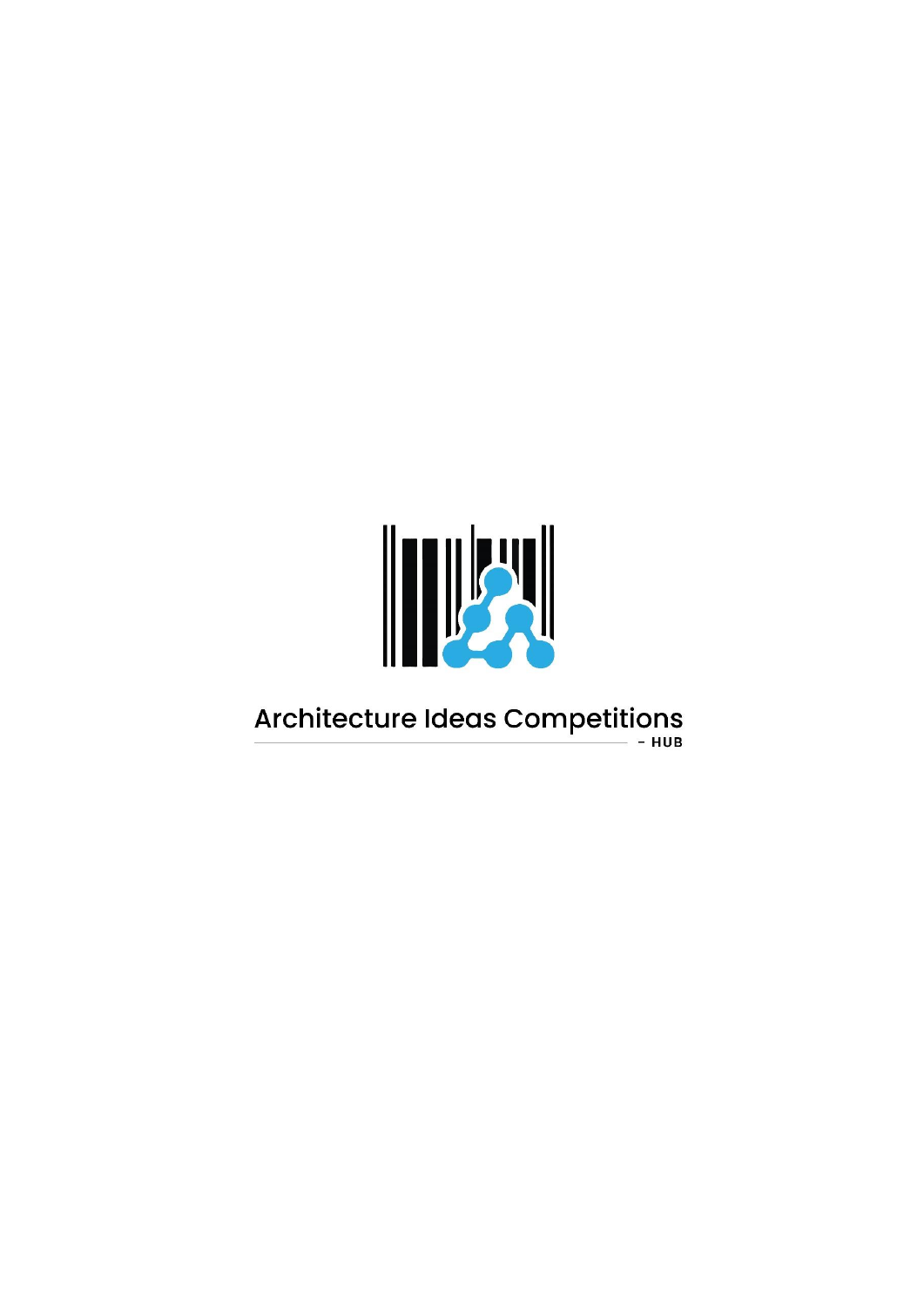## **CITY ANALYSIS COLLAGE**



## **Brief**

"… because collage is a method deriving its virtue from its irony, because it seems to be a technique using things and simultaneously disbelieving in them, it is also a strategy which can allow utopia to be dealt as image, to be dealt in with fragments without having to accept it in toto, which is further to suggest that collage could even be a strategy which, by supporting the utopian illusion of changelessness and finality, might even fuel a reality of change, motion, action and history." ROWE, Colin, KOETTER, Fred, "Collage City", p.149, the MIT press, 1983.

According to Schwarzer: "Today's cities no longer make sense. Maybe they should not make sense. Like post-modern society at large, cities are paradoxical and ambiguous, constantly mutating under the impact of new life-styles, fashions, technologies and view- points. They are the site of highly diverse interactions, rapid ¯ fluctuations of capital, hazy physical boundaries and seemingly irreconcilable architectural and urban movements." SCHWARZER, Mitchell, "The Contemporary City in Four Movements", p.127, California College of Arts and Crafts, 2010.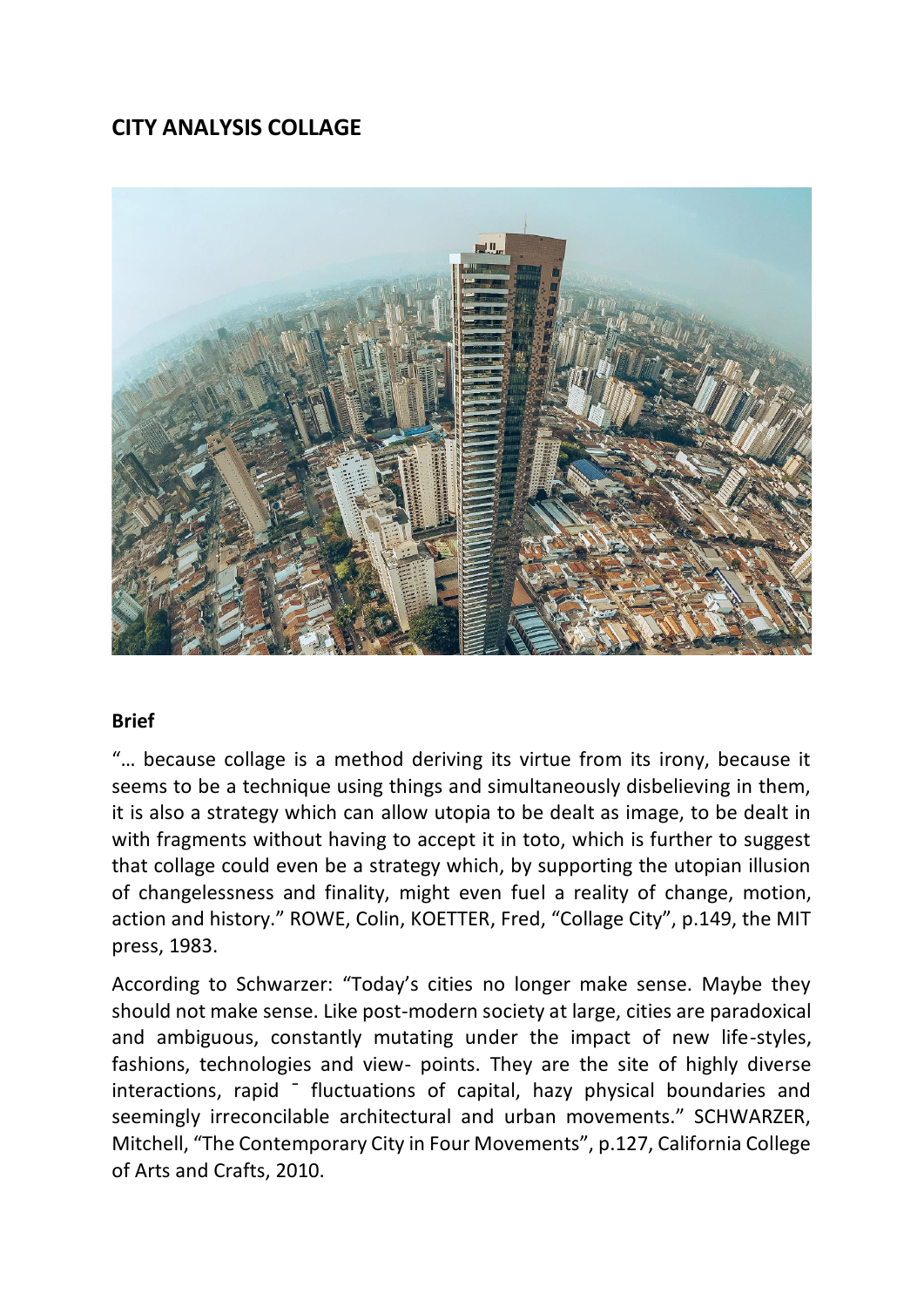We challenge you to creatively debate the city using the collage technique, exposing a criticism/satire of the existing reality and/or an alternative proposal to that reality.

This should go along with a short description of your proposal, no more than 150 words.

## **Location**

It's the participant's choice, however our suggestion goes to a site from your home country.

## **Eligibility**

This competition is open to everyone 18 years and older and it can be developed individually or by teams. Each team can contain a maximum of 4 members.

## **Prizes**

- 1st- Prize £750 + Certificate + Publications on Selected Media
- 2nd Prize £300 + Certificate + Publications on Selected Media
- 3rd Prize £150 + Certificate + Publications on Selected Media
- +3 Honourable Mentions -+ Certificate + Publications on Selected Media

## **Fees**

- Early Registration £20
- Regular Registration £40
- Late Registration £65

Student discount is 10% upon request.

Referral discount is 25% upon request.

For groups registrations, please contact us for discount request.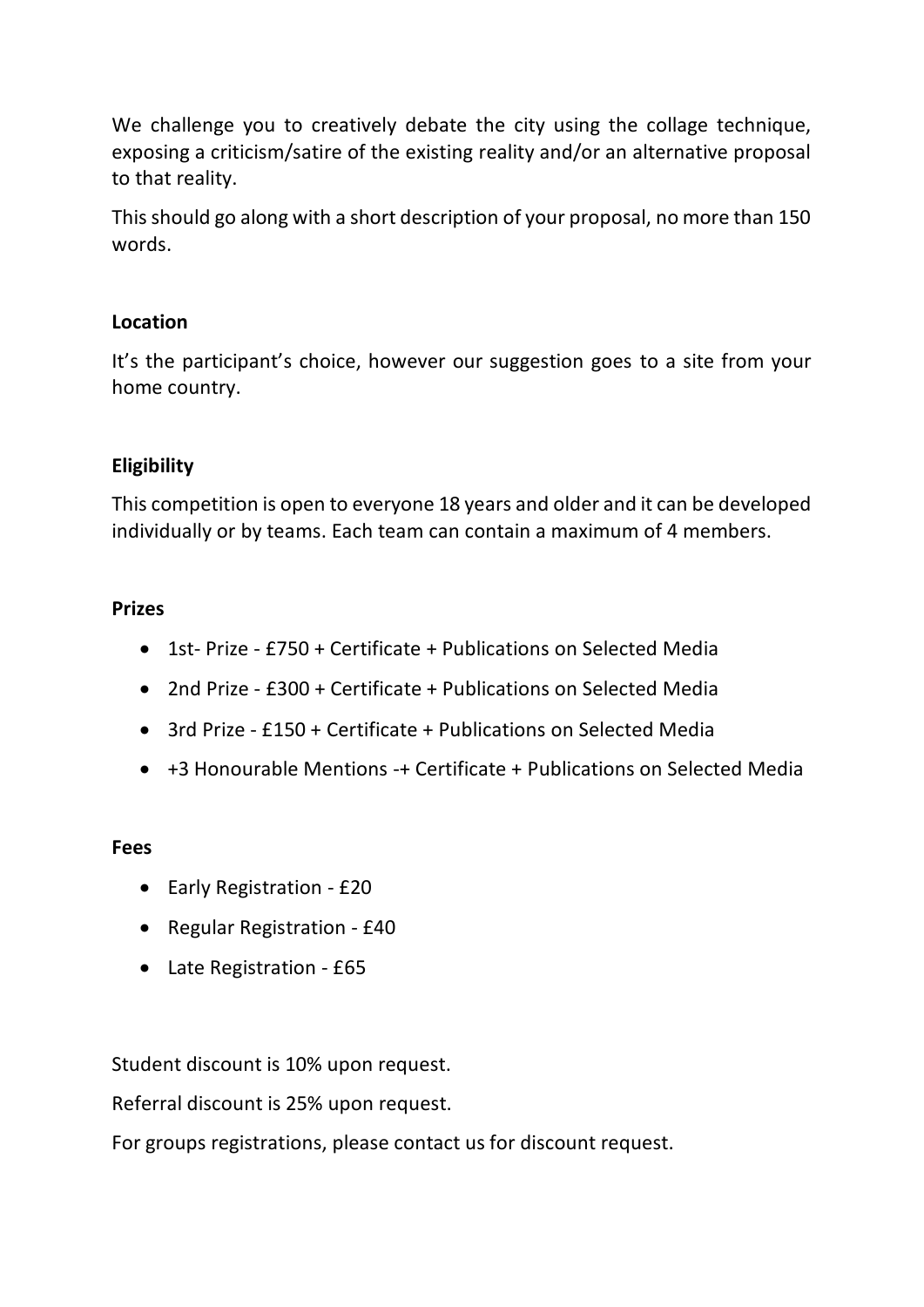#### **Jury**

• **Lorin Çekrezi & Erazmia Gjikopulli**, Studio Arch4, Albania, www.studioarch4.com



Studioarch4 is an architectural practice founded in Tirana in 2011 by a group of young architects to provide thoughtful design to the fast-developing build environment in Albania. We see architecture as an instrument to improve everyday life in terms of social behaviour, economic income, and cultural impact. Meaningful spaces are inspired and related to the context, so we take care to emphasize the local values. Our priority is to bring innovation and sustainability to the inherent context to elevate the design process to best serve the community. We thrive working on complex projects, both on an architectural and urban scale.

#### • **Paulo Afonso**, Paulo Vale Afonso Architecture Studio Associate, Portu-

gal, www.paulovaleafonso.com



Paulo Vale Afonso is an architect based in Portugal. He develops creative processes and cultural contents focusing on space, territory and society, rooted within its context and time.

Through collaborative working networks, he has been developing studies and projects of architecture, as well as collaborating with several international architecture offices, amongst which Carlos Ferrater and 51-1 Arquitectos/Supersudaca.

He was shortlisted for the Début Award in Lisbon Architecture Triennale 2016. His work was awarded in the XIX BAQ, finalist in the "Oscar Niemeyer" Award of Latin-American Architecture 2016 and in the X BIAU, and presented in conferences and published worldwide.

#### • **Andrew Gibbs**, UK, [www.reilluminated.co.uk](http://www.reilluminated.co.uk/)



Born in the Midlands in 1958 Andrew studied Architecture in Manchester following on to postgraduate studies at Oxford Brooks and London South Bank University. He ran his own design business as a Chartered Architect. He has been greatly influenced by the effects of social change in postindustrial society. Following his studies in Architecture he went on to study Fine Art in Norwich. His work is centred on innovation, regeneration, sustainability and adaptability. Among his achievements are: finalist EDP Business Awards for Design and Development (2005), finalist in Creative Industries Awards (2005), Norwich Society, awarded two buildings for best design, New Museum of Contemporary Art and Kings Centre, Norwich (2005), finalist in Creative Industries Awards (2007), finalist in National Health Care Awards London (2007), granted a Fellow of Royal Society of Arts (2012), awarded for services to Architecture, design and regeneration.